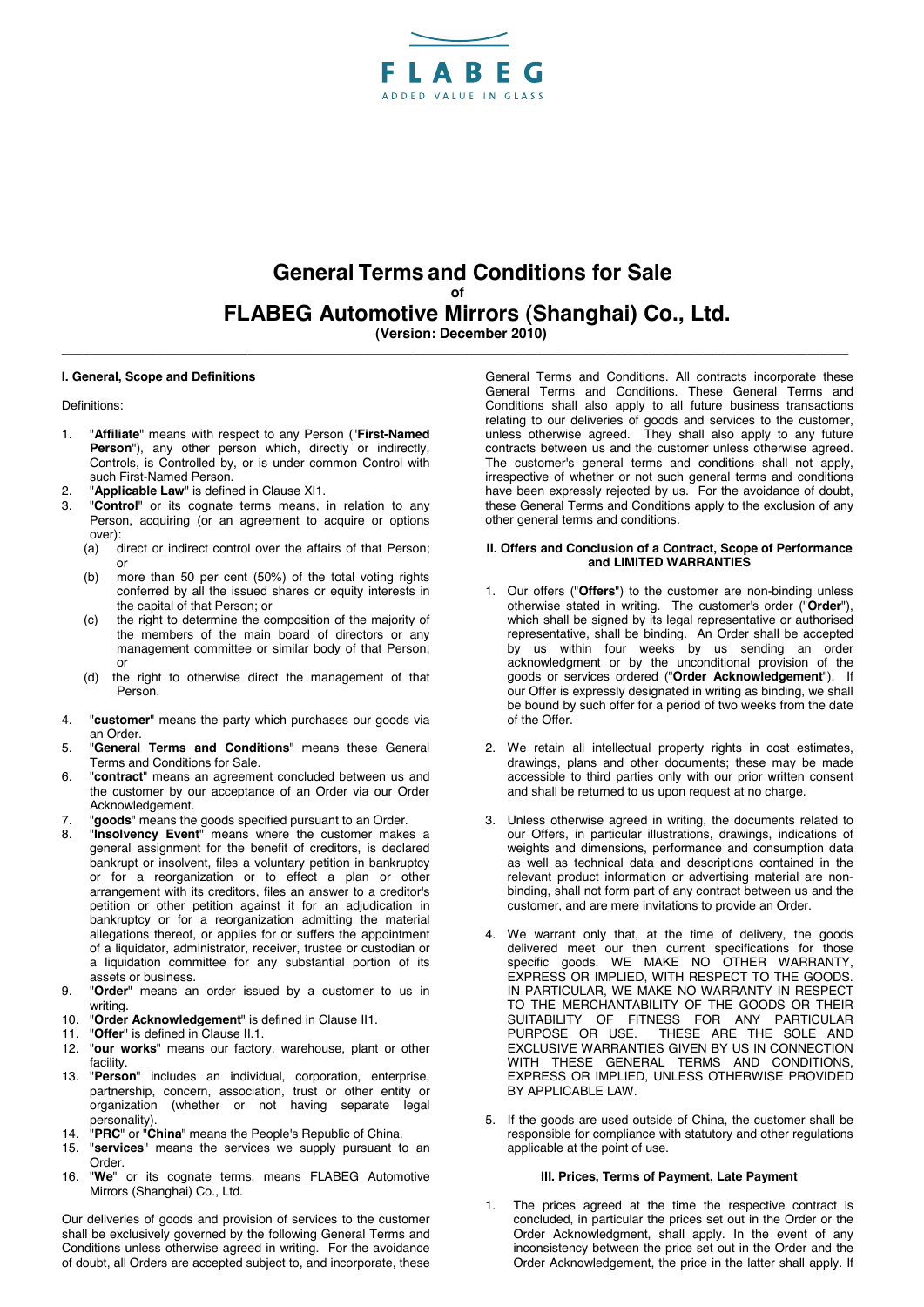no price has been explicitly determined or if the customer purchases goods at list prices, the prices applicable on the day of delivery according to our price list shall apply. Unless expressly agreed otherwise in writing, all prices shall be Ex Works (Incoterms 2000) from our works or from another address indicated by us, exclusive of packaging and other ancillary costs. All prices shall be exclusive of taxes, impositions and other charges, levies, penalties, and other charges imposed by any governmental authority, international shipping charges, forwarding agent's and broker's fees, consular fees, document fees and import duties, If we are responsible for or are obligated to pay any of the foregoing fees, the customer is responsible for reimbursing us for such fees.

- 2. We reserve the right to reasonably adjust our prices if, after conclusion of the contract, cost changes occur, in particular due to wage agreements, price increases by sub-suppliers or exchange rate fluctuations, which we are not responsible for.
- 3. Our invoices shall be paid, unless another payment date is specified in the invoice, within ten days after the date of invoice without any deduction. If a payment is made after the payment date, interest will be charged at a rate of one and a half percent (1.5%) per month compounded monthly (19.6% per annum), or the maximum rate allowed by Applicable Law, whichever is less, on the outstanding amount of any unpaid invoice beginning on the day after the payment due date and such payment of interest is without prejudice to our other rights and remedies under Applicable Law. In addition, if customer delays payment by one month, we shall have the right to retain any upcoming delivery(ies) and stop production for any existing Orders.
- 4. We shall be entitled to apply any payments received firstly to earlier receivables, then to costs and interest of the principal receivable and finally to the principal receivable.

#### **IV. Deterioration of the Customer's Financial Situation and Default**

1. If, after conclusion of a contract, we **d**etermine, in our sole discretion, that the customer's creditworthiness has diminished, its business has seriously deteriorated, there are any other circumstance which will or may cause the customer to lose its ability to perform its contractual obligations we may, at our choice, and upon giving notice to the customer, (i) suspend the deliveries of goods and services. (ii) require prepayment of the purchase price, and/or (iii) require the provision of appropriate security, that is, collateral in the form of cash, letter(s) of credit, guarantee, or other security acceptable to us in our sole discretion.

2. Upon occurrence of any of the following events: (i) failure by the customer to provide appropriate security (as described in Clause IV.1(iii)) when due; (ii) we do not receive a payment due from the customer under a contract within two (2) weeks, and such failure remains uncured for a period of ten  $(10)$ days; (iii) the occurrence of an Insolvency Event; (iv) the failure of the customer to provide prepayment as set out in Clause IV.1(ii) within two (2) weeks, then we, in our sole discretion and upon giving notice to the customer, may do any one or more of the following:

(a) suspend deliveries and services under the contract, or any other agreement between the customer and us;

(b) terminate the relevant contract, and any other agreement between the customer and us whereby any and all obligations of the customer, including, without limitation, payments due, will, at our option, become immediately due and payable; and/or

(c) set-off against any amount that we owe to the customer under the relevant contract.

## **V. Delivery Periods, Delay in Delivery, Partial Deliveries**

- 1. Delivery or service periods stated by us are non-binding and are estimates only unless a delivery period has expressly been agreed as binding in each case. Expressly agreed delivery periods will begin upon the dispatch of our Order Acceptance. The delivery period shall be deemed complied with if the goods have left our works or readiness for shipping has been notified by us to the customer by the time the delivery period expires.
- 2. Our adherence to delivery and service obligations is subject to the timely and correct performance of the customer's obligations. If advance payment is agreed or if the customer has to provide us with documents, permits or releases, the delivery period shall not be deemed to commence until after all of these requirements are fulfilled.
- 3. In case of estimated or non-binding delivery periods, we shall not be deemed to be in delay in delivery before the expiry of a reasonable time period for delivery set by the customer which shall not be earlier than four weeks after the estimated or non-binding delivery date.
- 4. In case of force majeure and other unforeseeable or unusual events that we are not responsible for, such as business disruptions by fire, flood and similar events, breakdown of manufacturing facilities and machinery, delays in delivery or suspension of deliveries by our suppliers as well as disruptions of operations caused by shortage of raw materials, power or labour, strike, lockout, difficulties to obtain transport, disruptions of traffic, governmental interventions to the extent these events prevent us from performing on time our delivery and service obligations - we are entitled to defer the delivery or performance for the duration of the impediment plus a reasonable start up period. If the delivery or service is thereby delayed by more than one month, either the customer or we shall be entitled to terminate the contract with respect to the Order affected by the impairment of delivery or service whereby any damage claims shall be excluded.
- 5. Our liability for each case of delay in delivery is limited in accordance with the provisions in Clause IX.1 to 7.
- 6. If reasonably acceptable for the customer, we may effect partial deliveries and performances within the agreed delivery and performance periods.

# **VI. Transfer of Risk, Transport and Packaging**

- 1. Deliveries shall be made, unless expressly agreed otherwise between us and the customer, Ex Works (Incoterms 2000) from our works or from another address indicated by us.
- 2. Risk shall pass to the customer upon delivery to the customer, the carrier or any other forwarding agent commissioned by the customer at the agreed delivery location, whichever is the earliest. This shall also apply in case of partial deliveries or if we, by way of exception and agreed in writing, have assumed additional obligations such as freight charges, delivery or installation, unless delivery is effected by our own vehicles or means of transportation (in which case risk passes at the agreed delivery location). Risk shall also pass to the customer if it is in default of acceptance at the agreed delivery location. The customer's collection of the goods at the agreed delivery location constitutes its material contractual obligation. At the customer's request and costs we will insure the goods against theft, breakage, damage in transit, damage by fire or water, and other insurable risks.
- 3. If it is agreed with the customer that the goods are to be shipped by us, the method of shipping and the shipping route will be determined at our discretion by us, unless otherwise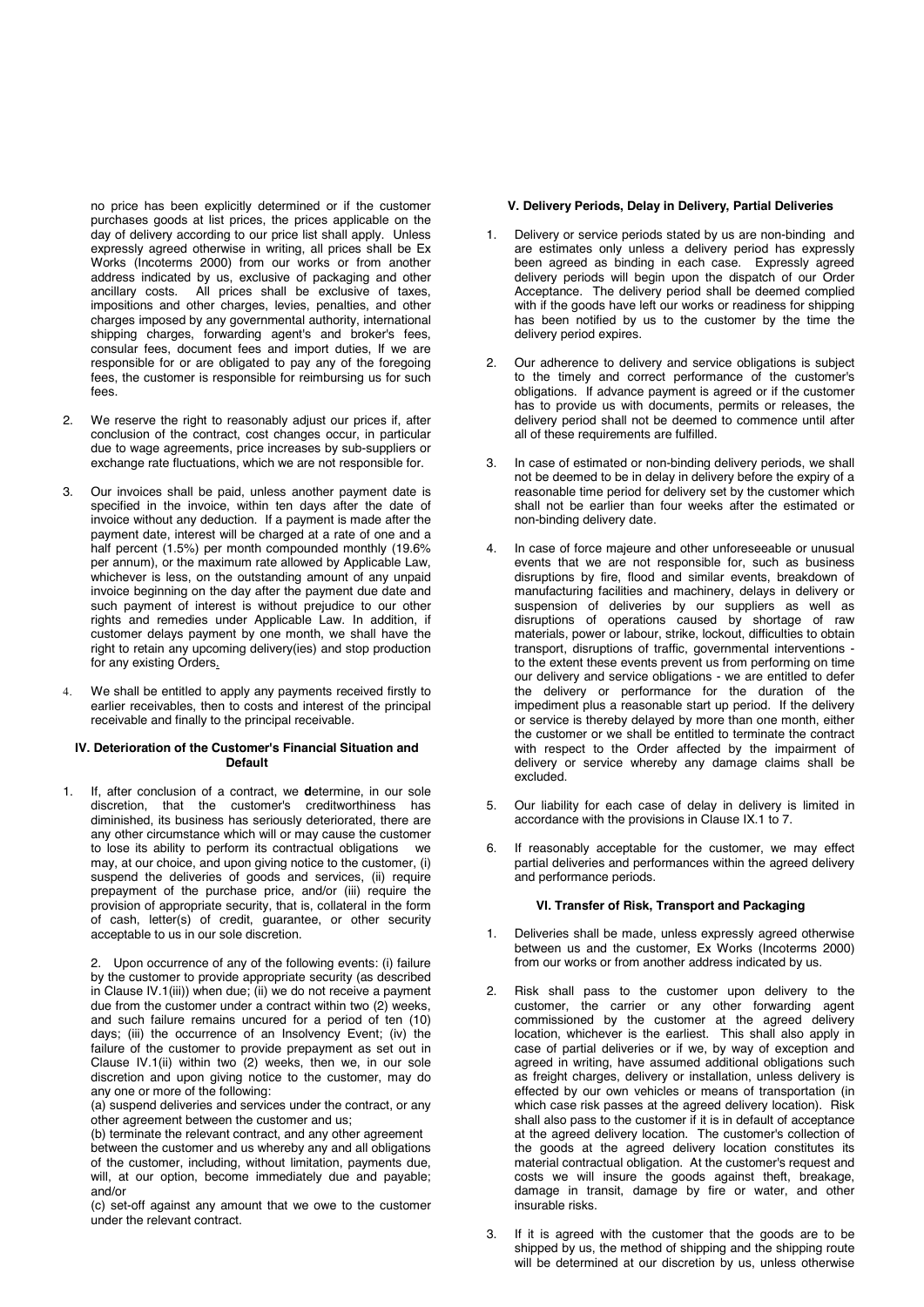agreed in writing with the customer. Also, in this case, the provisions in Clause VI.2 shall apply.

4. We do not take back disposable packaging.

## **VII. Reservation of Title**

- We reserve title in goods delivered to the customer until full payment of the purchase price.
- 2. In case of breach of contract by the customer, including the customer's default in payment, we may - without prejudice to our other rights and remedies under Applicable Laws. terminate the contract and recover the goods in which title is reserved (the "**Reserved Products**"). In case of the customer's default of payment, the prior setting of a time period is not required. For the purpose of recovering the Reserved Products we may enter the customer's business premises during normal business hours with the customer's consent (which shall not be unreasonably refused).

After recovery of the Reserved Products, we may upon prior notice realise the same in a reasonable manner; the realisation proceeds shall be applied to the liabilities of the customer less reasonable realisation costs.

3. The customer shall treat the Reserved Products with care, in particular it shall insure the same at its costs against damage by fire, water and theft sufficiently at replacement value. The customer herewith assigns its claims with respect to the Reserved Products under the insurance contracts to us; we hereby accept the assignment.

The customer shall carry out in due time and at its costs any necessary maintenance and inspections.

- 4. For the duration of the reservation of title the customer shall not pledge the Reserved Products or use the same as security. However, the customer may, subject to the following conditions, resell the Reserved Products in the course of its ordinary business activities, but in such case it will have already assigned to us all claims, including ancillary rights and with priority over the remainder of the customer's claims, equal to the final invoice amount (including value added tax) accruing to it against its customers or third parties from the resale, regardless of whether the Reserved Products have been resold with or without further processing. The customer shall not sell the Reserved Products to their customers that have excluded or limited the assignment to us of payment claims against those customers. If the Reserved Products have been further processed together with other items not belonging to the customer, the assignment of the payment claims shall be effected only to the extent of the proportion of the co-title shares in the goods reprocessed pursuant to Clause VII.6. After assignment of the claims, the customer shall retain the right to collect the payment claims on our behalf. Our right to collect the claims by ourselves shall not be affected thereby. However, we shall not collect the payment claims as long as the customer fulfils its payment obligations from the proceeds taken from such payment claims, is not in default of payments under any contract, is not subject to an Insolvency Event and has paid payments to us under all contracts as they fall due. If any of the afore-mentioned circumstances no longer apply, we may request the customer to disclose to us the assigned payment claims and their respective debtor customers, to furnish to us all data necessary for collection, to hand over to us all documents pertaining thereto and to inform their debtor customers of the assignment. If such a case occurs, the customer's right to collect the claims on our behalf is extinguished.
- 5. The customer shall notify us in writing without undue delay of all seizures, attachments and other interference by third parties with respect to the Reserved Products. Moreover, the customer shall notify such third parties of the reservation of

title, and the customer shall be liable for the loss thus incurred to us.

6. Any processing or reworking by the customer of the Reserved Products shall always be performed for us. If the Reserved Products are processed or reworked with other items not belonging to us, we shall acquire co-title in the new thing in the proportion of the value of the Reserved Products, including value added tax) to the other items that are processed or reworked at the time of such processing or reworking. In all other respects, the same provisions shall apply for the new thing thus created as for the Reserved<br>Products. If the Reserved Products are inseparably If the Reserved Products are inseparably commingled or combined (that is, where such Reserved Products are separable) with other items not belonging to us, we shall acquire joint title in the new thing in the proportion of the value of the Reserved Products (including value added tax) to the other commingled or combined items at the time of commingling or combining. If the commingling or combining takes place in such a way that the thing of the customer is considered to be the principal component of that new thing, the customer shall transfer co-title to us on a pro rata basis. The customer shall keep the sole title or co-title thus created in custody for us. As security for our claims against the customer, the latter shall also assign to us the claims accruing against third parties by such combining of the Reserved Products.

#### **VIII. Customer's Claims in the Event of Defects**

- 1. The customer shall notify us without undue delay, but at the latest within one week of delivery of the goods, in writing of obvious defects (e.g. defects of quality, delivery of wrong goods, or deviations in quantity); hidden defects shall be notified to us in writing without undue delay, but at the latest within one week of being discovered. The customer's failure to give a notice of defect in time or properly shall constitute an unqualified acceptance of the goods and a waiver by the customer of all claims with respect thereto.
- The acceptance of goods may not be refused for defects that are not of a material nature.
- 3. Without our prior written consent, we will not bear the costs caused by the customer for examination of possible defects. For an effective handling of claims for defects, we will sort out defective goods from an affected delivery, unless we instruct the customer otherwise. The customer will not dispose of defective goods without our prior written consent. Upon our request, the customer shall send defective goods to us for inspection and verification that a defect exists, along with acceptable evidence of purchase, including identifying code marks on the outside of the package or on the core labels, transportation charges prepaid.
- 4. The customer shall not be entitled to claims for defects for used goods or goods that have been agreed to be of a lower quality category. The same shall apply in case of deviations, in particular deviations of dimensions, thicknesses, weight, performance data or colour nuances, which are within the tolerances customary in the industry, as well as in case of immaterial reduction of the value or usability of the goods.
- 5. In case of defects, our liability is limited, at our election, to, (i) repair the goods, or (ii) replace the goods ("**subsequent performance**"); providing, however, that the customer has properly notified us in writing in accordance with Clause VIII.1 so that we can inspect the goods in accordance with Clause VIII.3. . For repaired goods the remainder of the original warranty period (if any) shall run from the return of the repaired good; the same shall apply for replaced goods.
- If subsequent performance fails, the customer may terminate the affected contract. Repair or replacement, as the case may be, is considered as having failed after the third attempt,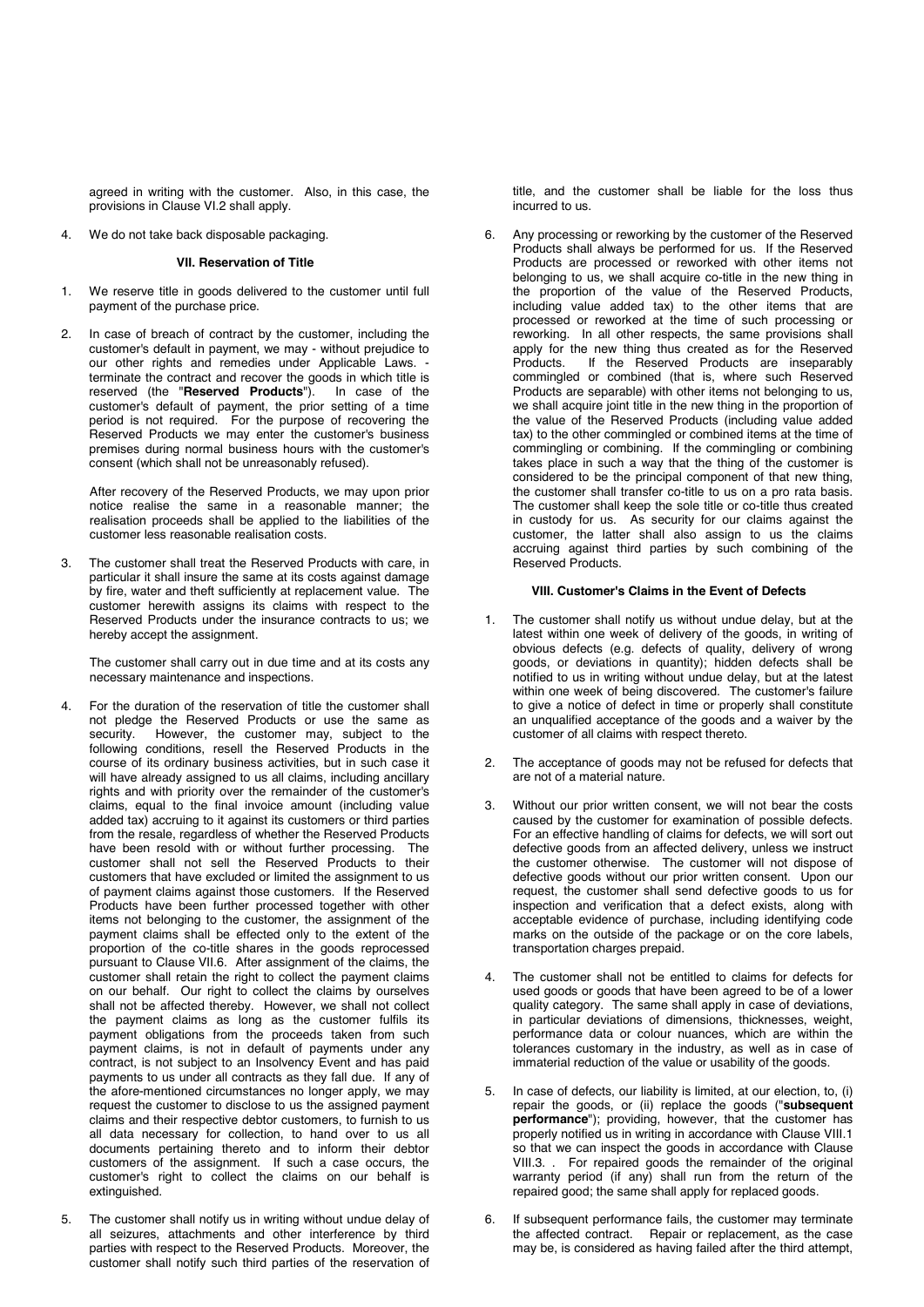unless the nature of the goods or other circumstances suggest otherwise.

- 7. Claims of the customer for expenditure required for the purpose of subsequent performance, notably the costs of transport, journeys, labour and material, are excluded to the extent that the expenditure is increased as a result of the goods being brought to a place other than the agreed place of delivery; we may charge such increased costs to the customer. Also excluded are costs for dismounting and installing defective goods; such costs may be claimed by the customer as claims for damages subject to the provisions of Clause VIII.1, Clause IX. and Clause X.
- 8. If the customer wrongly asserts claims for defects (e.g. the goods were not defective), we may charge to the customer reasonable costs incurred by us in relation to that wrong assertion; the same shall apply if we wrongly grant claims for defects without being obliged to. In case of defects that are not of a material nature, such claims for defects are also considered to be wrongly asserted; in case a claim is disproportionally asserted (e.g. all goods are rejected even though only a part is defective), charging of costs will be made on a pro-rata basis.
- 9. Our liability for any damage the customer may have suffered due to defects of goods delivered by us is determined by the provisions in Clause VIII.1, Clause IX. and Clause X.

# **IX. Limitation of Liability**

- 1. NOTWITHSTANDING ANYTHING HEREIN TO THE CONTRARY, IN NO EVENT WILL WE BE LIABLE TO THE CUSTOMER FOR ANY LOST OR PROSPECTIVE PROFITS, INDIRECT, INCIDENTAL, CONSEQUENTIAL, SPECIAL, EXEMPLARY OR PUNITIVE DAMAGES, INCLUDING, WITHOUT LIMITATION, LOST EARNINGS, LOST PROFITS OR BUSINESS INTERRUPTION, WHETHER OR NOT BASED UPON OUR NEGLIGENCE, BREACH OF WARRANTY, STRICT LIABIILTY, IN TORT OR ANY OTHER CAUSE OF ACTION.
- 2. We shall only be liable for damages if such damages are caused by:
	- a) our deliberate breach of a material contractual obligation or
	- b) our gross negligence.
- 3. In the cases of Clause IX.2 our liability shall be limited to an amount of Euro 1.5 million per damaging event. We will conclude and maintain insurance coverage with a corresponding contract amount (at least Euro 1.5 million per damaging event).
- 4. The limitations of liability set out in Clause IX.1 to 3 above shall not apply in case of statutory liability under Applicable Law for personal injury caused to the customer and property loss caused to the customer by our intentional misconduct or gross negligence.
- 5. Any further liability for damages than that set out in Clause IX.1 to 4 shall be excluded to the fullest extent permitted by Applicable Law, irrespective of the legal nature of the claim asserted.
- 6. The limitations of liability for damages set out in this Clause IX. shall also apply to the personal liability for damages of our employees, contractors and agents.

#### **X. Statute of Limitation Periods**

1. The statute of limitation period for claims by the customer shall be as prescribed in Applicable Law from time to time,

which, at the date of these General Terms and Conditions, include the following:

- (a) If the customer discovers defects during the inspection and notifies FLABEG within the time and manner prescribed in Clause VIII.1, and FLABEG does not repair nor replace pursuant to VIII.5, the statute of limitation period for the customer to bring an action against us shall be two (2) years. In any event, such claims will be time-barred after 20 years from the date the customer's rights were infringed.
- (b) If, regardless of whether the customer has accepted the goods, there is a defect in our goods,<br>(i) and the defect in our goods is a
	- and the defect in our goods is an unreasonable danger existing in the goods that threatens the safety of a person or property; or
	- (ii) the goods are subject to the PRC state or industry quality standards governing health, personal safety, or safety of property, and fail to meet these standards,

then, the statute of limitation period for claims in relation to such defective goods is two years from the date the customer knew or should have known that its rights were infringed. In addition, the claims become time-barred after 10 years from the day the defective goods were delivered to the customer, unless there is a separate warranty period attached to those goods and that period has not expired.

(c) For other breach of contract or torts claims not related to personal injury or property damage, the statute of limitation period is two (2) years. In any event, such claims will be time-barred after 20 years from the date the customer's rights were infringed.

#### **XI. Place of Jurisdiction, Governing Law**

- These General Terms and Conditions shall be governed by the laws of the PRC (the "**Applicable Law**").
- 2. Notwithstanding the agreement of the customer and us (the "parties") to submit disputes to arbitration, the parties acknowledge that in respect of any breach of the provisions hereof relating to confidentiality and/or intellectual property rights, a party whose rights have been infringed shall be entitled to apply to the courts in any relevant jurisdiction for an injunction or other similar forms of relief and remedies to the extent permitted by applicable laws in the jurisdiction in question.
- 3. Any dispute arising in connection with this General Terms and Conditions shall be settled first through friendly consultations between the parties. If within thirty (30) days following the date on which such notice to request consultation is given, the dispute cannot be settled through consultations, either party may submit the dispute to arbitration in accordance with this Article. The parties agree that arbitration shall be conducted in Shanghai before the China International Economic and Trade Arbitration<br>Commission ("CIETAC"), Shanghai Commission in Commission ("**CIETAC**"), Shanghai Commission in accordance with CIETAC Arbitration Rules then in force ("**Arbitration Rules**"), and as amended by this Article.
- 4. The arbitration tribunal shall be made up of one arbitrator to be selected by the Chairman of CIETAC. The sole arbitrator shall not be a PRC or German national, and shall be proficient in the English language and experienced in cross border disputes.
- 5. The arbitration proceedings shall be conducted in the English language.
- 6. The arbitration award shall be final and binding on the parties, and the parties agree to be bound thereby and to act accordingly. Judgment upon any arbitral award may be entered in any court having jurisdiction over the party or parties against which the award has been rendered, or